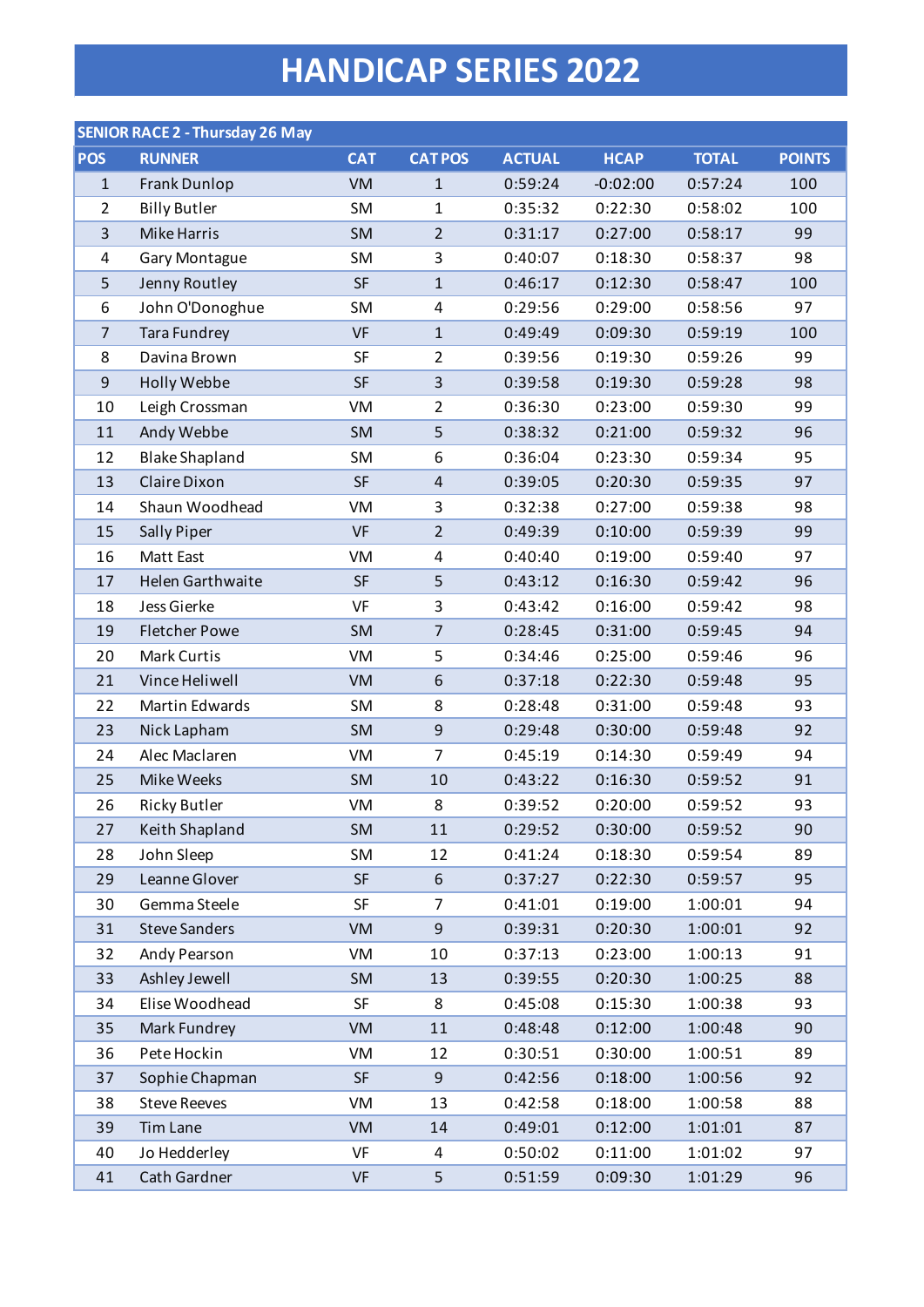## **HANDICAP SERIES 2022**

|                  | <b>SENIOR RACE 1 - Thursday 12 May</b> |            |                         |               |             |              |               |
|------------------|----------------------------------------|------------|-------------------------|---------------|-------------|--------------|---------------|
| <b>POS</b>       | <b>RUNNER</b>                          | <b>CAT</b> | <b>CATPOS</b>           | <b>ACTUAL</b> | <b>HCAP</b> | <b>TOTAL</b> | <b>POINTS</b> |
| $\mathbf{1}$     | Mike Lake                              | VM         | $\mathbf{1}$            | 0:42:21       | 0:16:00     | 0:58:21      | 100           |
| $\overline{2}$   | Mark Fundrey                           | VM         | $\overline{2}$          | 0:48:00       | 0:10:30     | 0:58:30      | 99            |
| $\overline{3}$   | Jenny Routley                          | <b>SF</b>  | $\mathbf{1}$            | 0:47:43       | 0:11:00     | 0:58:43      | 100           |
| 4                | Andy Pearson                           | VM         | 3                       | 0:37:18       | 0:21:30     | 0:58:48      | 98            |
| 5                | <b>Fletcher Powe</b>                   | SM         | $\mathbf{1}$            | 0:28:52       | 0:30:30     | 0:59:22      | 100           |
| 6                | Andy Webbe                             | SM         | $\overline{2}$          | 0:38:56       | 0:20:30     | 0:59:26      | 99            |
| $\overline{7}$   | Michelle Bright                        | <b>VF</b>  | $\mathbf 1$             | 0:41:57       | 0:17:30     | 0:59:27      | 100           |
| 8                | Angela Beaumont                        | SF         | $\overline{2}$          | 0:39:59       | 0:19:30     | 0:59:29      | 99            |
| $\boldsymbol{9}$ | Clive Bright                           | <b>VM</b>  | $\overline{4}$          | 0:47:34       | 0:12:00     | 0:59:34      | 97            |
| 10               | James Jewell                           | VM         | 5                       | 0:32:08       | 0:27:30     | 0:59:38      | 96            |
| 11               | Lorraine Clements                      | <b>VF</b>  | $\overline{2}$          | 0:37:40       | 0:22:00     | 0:59:40      | 99            |
| 12               | <b>Tara Fundrey</b>                    | VF         | 3                       | 0:50:47       | 0:09:00     | 0:59:47      | 98            |
| 13               | Mike Weeks                             | <b>SM</b>  | $\overline{\mathbf{3}}$ | 0:43:48       | 0:16:00     | 0:59:48      | 98            |
| 14               | <b>Steve Reeves</b>                    | VM         | 6                       | 0:41:57       | 0:18:00     | 0:59:57      | 95            |
| 15               | Gary Suggate                           | <b>VM</b>  | $\overline{7}$          | 0:33:28       | 0:26:30     | 0:59:58      | 94            |
| 16               | Jess Gierke                            | VF         | 4                       | 0:44:00       | 0:16:00     | 1:00:00      | 97            |
| 17               | <b>Gary Blight</b>                     | SM         | $\sqrt{4}$              | 0:32:01       | 0:28:00     | 1:00:01      | 97            |
| 18               | Tammy Knox                             | SF         | 3                       | 0:45:07       | 0:15:00     | 1:00:07      | 98            |
| 19               | Sally Piper                            | <b>VF</b>  | 5                       | 0:50:15       | 0:10:00     | 1:00:15      | 96            |
| 20               | Shaun Woodhead                         | VM         | 8                       | 0:33:18       | 0:27:00     | 1:00:18      | 93            |
| 21               | Jo Bedler                              | <b>VF</b>  | $\sqrt{6}$              | 0:39:23       | 0:21:00     | 1:00:23      | 95            |
| 22               | John Sleep                             | SM         | 5                       | 0:41:31       | 0:19:00     | 1:00:31      | 96            |
| 23               | <b>Mark Curtis</b>                     | VM         | $\mathsf 9$             | 0:35:02       | 0:25:30     | 1:00:32      | 92            |
| 24               | Keith Shapland                         | SM         | 6                       | 0:30:10       | 0:30:30     | 1:00:40      | 95            |
| 25               | John O'donoghue                        | <b>SM</b>  | $\overline{7}$          | 0:31:12       | 0:29:30     | 1:00:42      | 94            |
| 26               | Ian Brown                              | <b>SM</b>  | 8                       | 0:38:19       | 0:22:30     | 1:00:49      | 93            |
| 27               | Helen Garthwiate                       | <b>SF</b>  | $\overline{4}$          | 0:43:51       | 0:17:00     | 1:00:51      | 97            |
| 28               | Leanne Glover                          | SF         | 5                       | 0:37:57       | 0:23:00     | 1:00:57      | 96            |
| 29               | Gemma Steele                           | <b>SF</b>  | 6                       | 0:41:03       | 0:20:00     | 1:01:03      | 95            |
| 30               | Vince Helliwell                        | VM         | 10                      | 0:37:42       | 0:23:30     | 1:01:12      | 91            |
| 31               | Matt East                              | VM         | 11                      | 0:41:21       | 0:20:00     | 1:01:21      | 90            |
| 32               | Leigh Crossman                         | VM         | 12                      | 0:37:02       | 0:24:30     | 1:01:32      | 89            |
| 33               | Edwina Stevenson                       | <b>VF</b>  | $\overline{7}$          | 0:49:36       | 0:12:00     | 1:01:36      | 94            |
| 34               | Jo Hedderley                           | VF         | 8                       | 0:49:08       | 0:12:30     | 1:01:38      | 93            |
| 35               | Alec Maclaren                          | VM         | 13                      | 0:45:44       | 0:16:00     | 1:01:44      | 88            |
| 36               | Frank Dunlop                           | VM         | 14                      | 1:01:52       | 0:00:00     | 1:01:52      | 87            |
| 37               | Joanna Sullivan                        | <b>SF</b>  | $\overline{7}$          | 0:47:52       | 0:14:00     | 1:01:52      | 94            |
| 38               | <b>Blake Shapland</b>                  | <b>SM</b>  | 9                       | 0:36:55       | 0:25:00     | 1:01:55      | 92            |
| 39               | Davina Brown                           | <b>SF</b>  | 8                       | 0:40:57       | 0:21:00     | 1:01:57      | 93            |
| 40               | Elise Woodhead                         | SF         | 9                       | 0:44:34       | 0:17:30     | 1:02:04      | 92            |
| 41               | David Spencer                          | <b>SM</b>  | 10                      | 0:36:58       | 0:26:00     | 1:02:58      | 91            |
| 42               | Tim Lane                               | VM         | 15                      | 0:49:09       | 0:14:30     | 1:03:39      | 86            |
| 43               | Gary Hatch                             | VM         | 16                      | 0:49:10       | 0:16:00     | 1:05:10      | 85            |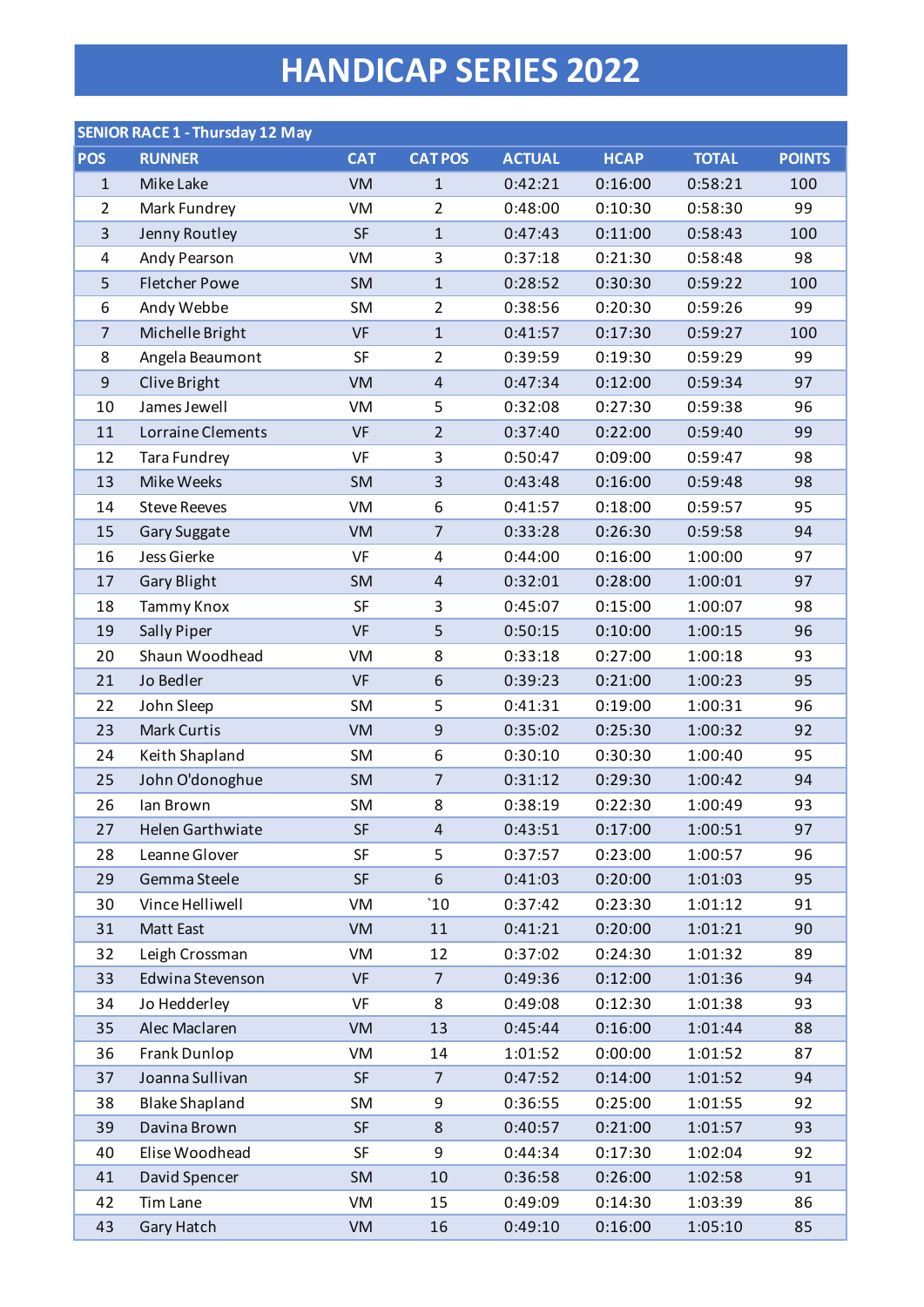## HANDICAP POINTS TABLE

|                         | RACE 1          |                   |                |                |                 |                   |                |                     |              |
|-------------------------|-----------------|-------------------|----------------|----------------|-----------------|-------------------|----------------|---------------------|--------------|
| <b>SENIOR FEMALE</b>    | <b>Actual 1</b> | <b>Handicap 1</b> | <b>Total 1</b> | <b>Points1</b> | <b>Actual 2</b> | <b>Handicap 2</b> | <b>Total 2</b> | Points <sub>2</sub> | <b>TOTAL</b> |
| Jenny Routley           | 0:47:43         | 0:11:00           | 0:58:43        | 100            | 0:46:17         | 0:12:30           | 0:58:47        | 100                 | 200          |
| <b>Helen Garthwaite</b> | 0:43:51         | 0:17:00           | 1:00:51        | 97             | 0:43:12         | 0:16:30           | 0:59:42        | 96                  | 193          |
| Davina Brown            | 0:40:57         | 0:21:00           | 1:01:57        | 93             | 0:39:56         | 0:19:30           | 0:59:26        | 99                  | 192          |
| Leanne Glover           | 0:37:57         | 0:23:00           | 1:00:57        | 96             | 0:37:27         | 0:22:30           | 0:59:57        | 95                  | 191          |
| Gemma Steele            | 0:41:03         | 0:20:00           | 1:01:03        | 95             | 0:41:01         | 0:19:00           | 1:00:01        | 94                  | 189          |
| Elise Woodhead          | 0:44:34         | 0:17:30           | 1:02:04        | 92             | 0:45:08         | 0:15:30           | 1:00:38        | 93                  | 185          |
| Angela Beaumont         | 0:39:59         | 0:19:30           | 0:59:29        | 99             |                 |                   |                | 0                   | 99           |
| Tammy Knox              | 0:45:07         | 0:15:00           | 1:00:07        | 98             |                 |                   |                | $\Omega$            | 98           |
| Holly Webbe             |                 |                   |                | 0              | 0:39:58         | 0:19:30           | 0:59:28        | 98                  | 98           |
| Claire Dixon            |                 |                   |                | 0              | 0:39:05         | 0:20:30           | 0:59:35        | 97                  | 97           |
| Joanna Sullivan         | 0:47:52         | 0:14:00           | 1:01:52        | 94             |                 |                   |                | $\Omega$            | 94           |
| Sophie Chapman          |                 |                   |                | 0              | 0:42:56         | 0:18:00           | 1:00:56        | 92                  | 92           |

| <b>VET FEMALE (45+)</b> | <b>Actual 1</b> | Handicap 1 | <b>Total 1</b> | Points 1     | <b>Actual 2</b> | <b>Handicap 2</b> | <b>Total 2</b> | Points <sub>2</sub> | <b>TOTAL</b> |
|-------------------------|-----------------|------------|----------------|--------------|-----------------|-------------------|----------------|---------------------|--------------|
| Tara Fundrey            | 0:50:47         | 0:09:00    | 0:59:47        | 98           | 0:49:49         | 0:09:30           | 0:59:19        | 100                 | 198          |
| Jess Gierke             | 0:44:00         | 0:16:00    | 1:00:00        | 97           | 0:43:42         | 0:16:00           | 0:59:42        | 98                  | 195          |
| <b>Sally Piper</b>      | 0:50:15         | 0:10:00    | 1:00:15        | 96           | 0:49:39         | 0:10:00           | 0:59:39        | 99                  | 195          |
| Jo Hedderley            | 0:49:08         | 0:12:30    | 1:01:38        | 93           | 0:50:02         | 0:11:00           | 1:01:02        | 97                  | 190          |
| Michelle Bright         | 0:41:57         | 0:17:30    | 0:59:27        | 100          |                 |                   |                | 0                   | 100          |
| Lorraine Clements       | 0:37:40         | 0:22:00    | 0:59:40        | 99           |                 |                   |                | 0                   | 99           |
| <b>Cath Gardner</b>     |                 |            |                | $\mathbf{0}$ | 0:51:59         | 0:09:30           | 1:01:29        | 96                  | 96           |
| Jo Bedler               | 0:39:23         | 0:21:00    | 1:00:23        | 95           |                 |                   |                | 0                   | 95           |
| Edwina Stevenson        | 0:49:36         | 0:12:00    | 1:01:36        | 94           |                 |                   |                | 0                   | 94           |

| <b>SENIOR MALE</b>    | <b>Actual 1</b> | <b>Handicap 1</b> | <b>Total 1</b> | Points 1     | <b>Actual 2</b> | <b>Handicap 2</b> | <b>Total 2</b> | Points <sub>2</sub> | <b>TOTAL</b> |
|-----------------------|-----------------|-------------------|----------------|--------------|-----------------|-------------------|----------------|---------------------|--------------|
| Andy Webbe            | 0:38:56         | 0:20:30           | 0:59:26        | 99           | 0:38:32         | 0:21:00           | 0:59:32        | 96                  | 195          |
| <b>Fletcher Powe</b>  | 0:28:52         | 0:30:30           | 0:59:22        | 100          | 0:28:45         | 0:31:00           | 0:59:45        | 94                  | 194          |
| John O'Donoghue       | 0:31:12         | 0:29:30           | 1:00:42        | 94           | 0:29:56         | 0:29:00           | 0:58:56        | 97                  | 191          |
| Mike Weeks            | 0:43:48         | 0:16:00           | 0:59:48        | 98           | 0:43:22         | 0:16:30           | 0:59:52        | 91                  | 189          |
| <b>Blake Shapland</b> | 0:36:55         | 0:25:00           | 1:01:55        | 92           | 0:36:04         | 0:23:30           | 0:59:34        | 95                  | 187          |
| John Sleep            | 0:41:31         | 0:19:00           | 1:00:31        | 96           | 0:41:24         | 0:18:30           | 0:59:54        | 89                  | 185          |
| Keith Shapland        | 0:30:10         | 0:30:30           | 1:00:40        | 95           | 0:29:52         | 0:30:00           | 0:59:52        | 90                  | 185          |
| <b>Billy Butler</b>   |                 |                   |                | 0            | 0:35:32         | 0:22:30           | 0:58:02        | 100                 | 100          |
| <b>Mike Harris</b>    |                 |                   |                | $\mathbf{0}$ | 0:31:17         | 0:27:00           | 0:58:17        | 99                  | 99           |
| Gary Montague         |                 |                   |                | 0            | 0:40:07         | 0:18:30           | 0:58:37        | 98                  | 98           |
| Gary Blight           | 0:32:01         | 0:28:00           | 1:00:01        | 97           |                 |                   |                | $\Omega$            | 97           |
| Ian Brown             | 0:38:19         | 0:22:30           | 1:00:49        | 93           |                 |                   |                | 0                   | 93           |
| <b>Martin Edwards</b> |                 |                   |                | $\mathbf{0}$ | 0:28:48         | 0:31:00           | 0:59:48        | 93                  | 93           |
| Nick Lapham           |                 |                   |                | 0            | 0:29:48         | 0:30:00           | 0:59:48        | 92                  | 92           |
| David Spencer         | 0:36:58         | 0:26:00           | 1:02:58        | 91           |                 |                   |                | $\Omega$            | 91           |
| Ashley Jewell         |                 |                   |                | 0            | 0:39:55         | 0:20:30           | 1:00:25        | 88                  | 88           |